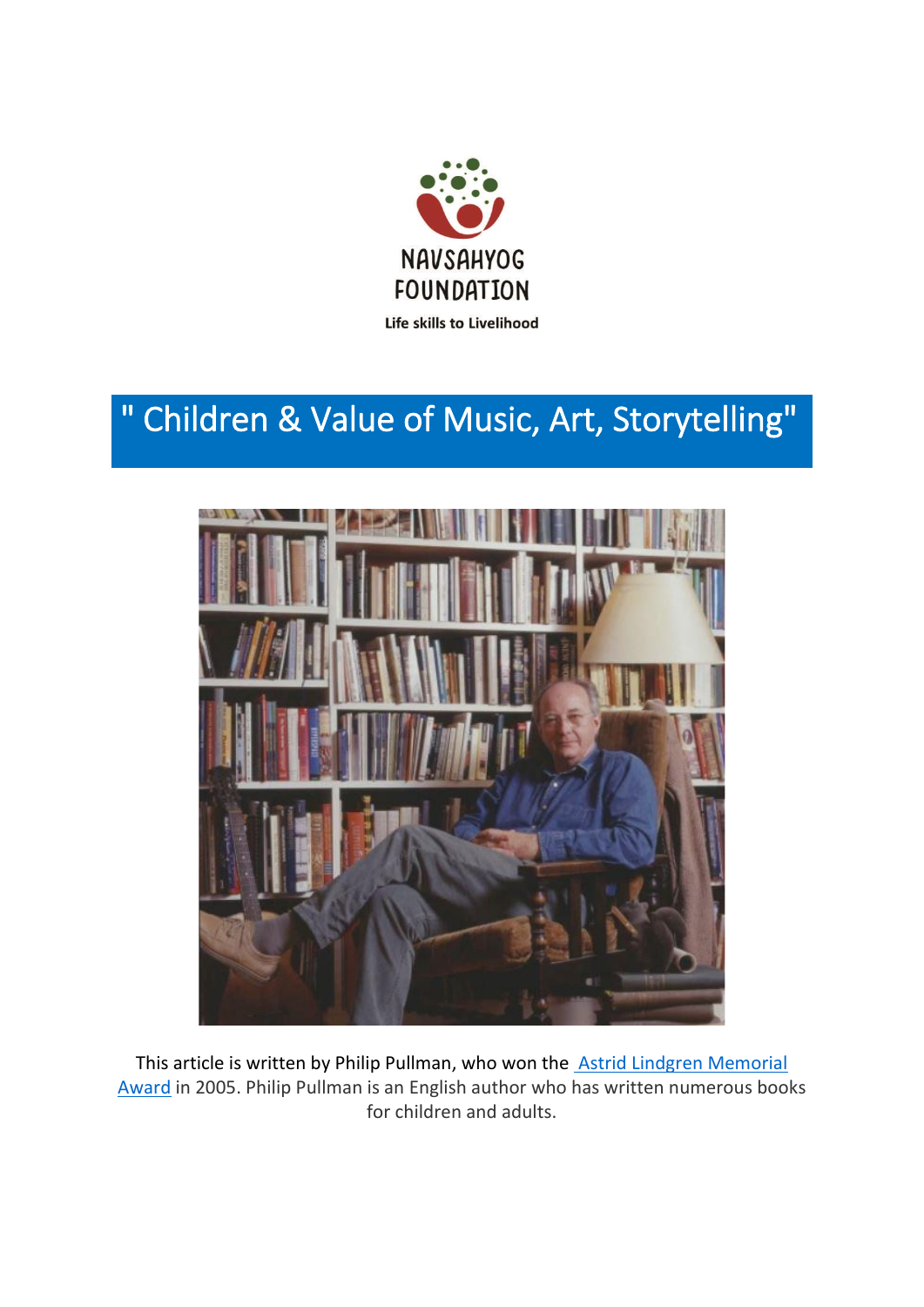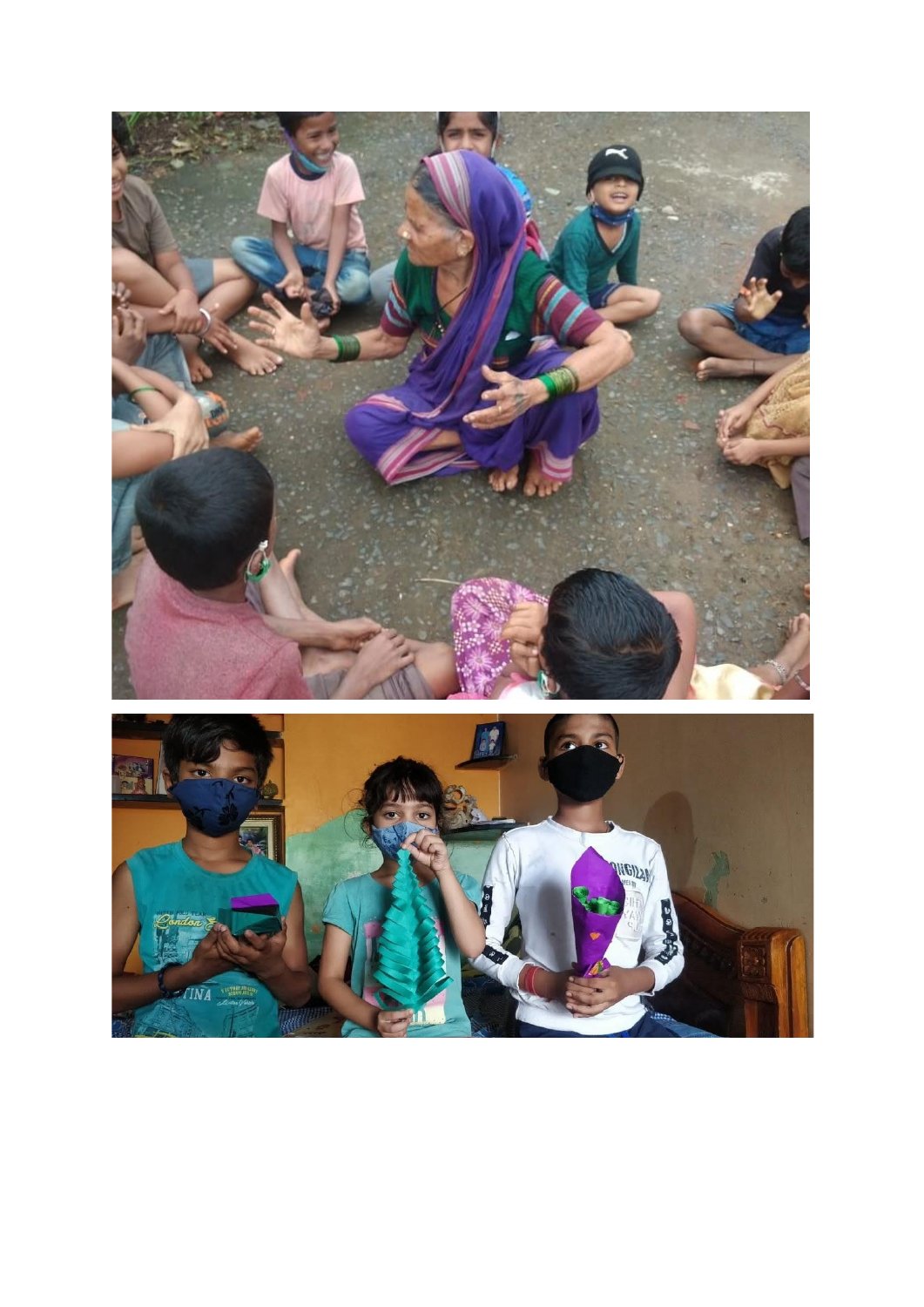

Children need art and stories and poems and music as much as they need love and food and fresh air and play. If you don't give a child food, the damage quickly becomes visible. If you don't let a child have fresh air and play, the damage is also visible, but not so quickly. If you don't give a child love, the damage might not be seen for some years, but it's permanent.

But if you don't give a child art and stories and poems and music, the damage is not so easy to see. It's there, though. Their bodies are healthy enough; they can run and jump and swim and eat hungrily and make lots of noise, as children have always done, but something is missing.

It's true that some people grow up never encountering art of any kind, and are perfectly happy and live good and valuable lives, and in whose homes, there are no books, and they don't care much for pictures, and they can't see the point of music. Well, that's fine. I know people like that. They are good neighbours and useful citizens.

But other people, at some stage in their childhood or their youth, or maybe even their old age, come across something of a kind they've never dreamed of before. It is as alien to them as the dark side of the moon. But one day they hear a voice on the radio reading a poem, or they pass by a house with an open window where someone is playing the piano, or they see a poster of a particular painting on someone's wall, and it strikes them a blow so hard and yet so gentle that they feel dizzy. Nothing prepared them for this. They suddenly realise that they're filled with a hunger, though they had